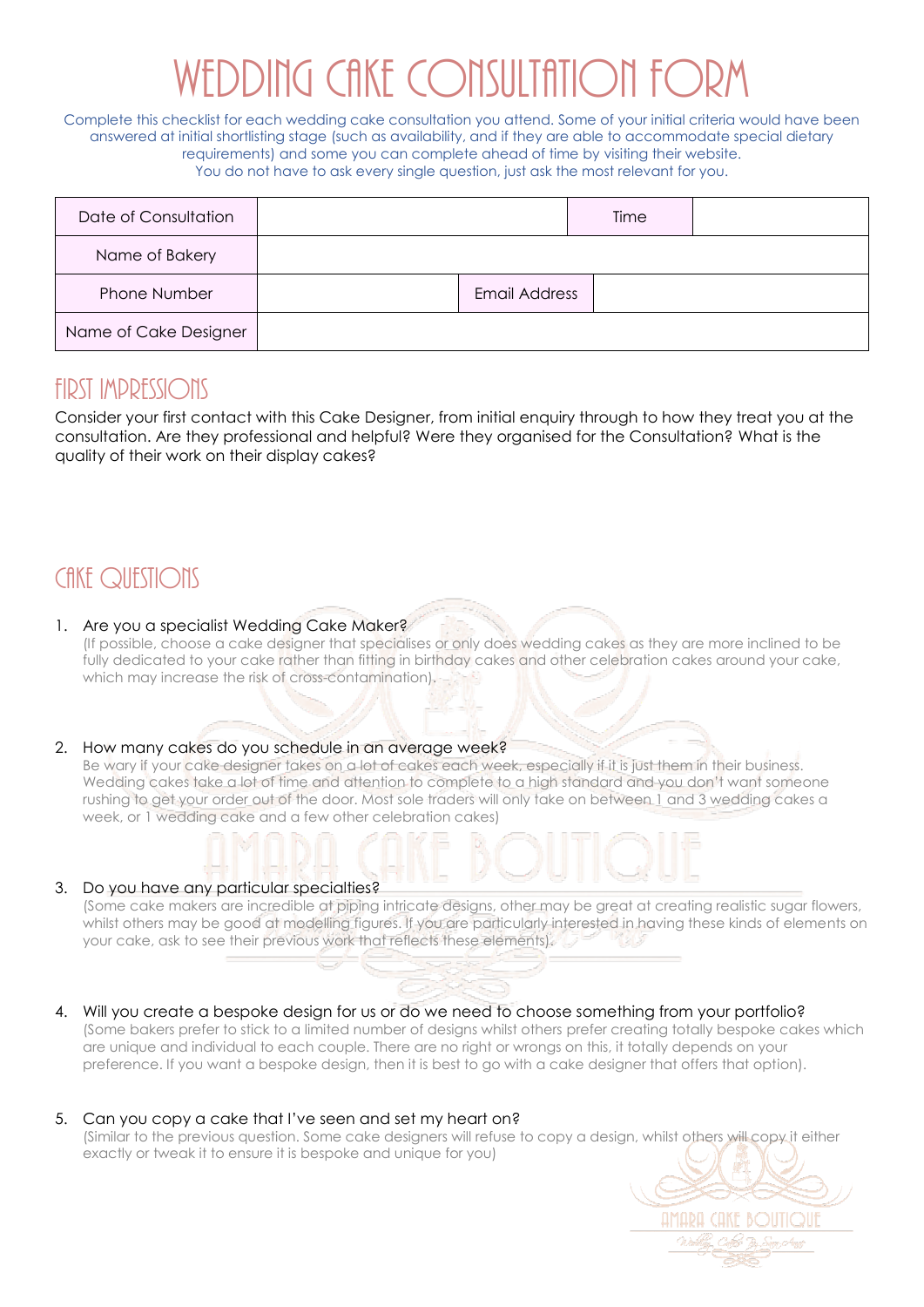#### 6. Do you offer allergen-free/vegan/organic/alternative diet options etc? What are they?

(If you are definitely wanting to offer this in your cake, it is vitally important to double-check to what extent they can accommodate allergens and special dietary needs as you do not want to serve a cake as allergen-free if someone in your wedding party has a severe nut allergy, for example. Are you comfortable with their procedures for dealing with these?

- 7. Do you make your cakes from scratch, bought in packet mixes or bought in ready cakes? (Some cake makers buy in ready-baked cakes, rather than bake the cakes themselves. This is not necessarily a bad thing, but you do need to know where your cake comes from and if their public liability insurance extends to bought in cakes).
- 8. When will you bake our wedding cake? Do you bake in advance and freeze?

(Again, this is not necessarily a 'bad' thing per se, but you do want to know that they are baking specifically for you and as close to your wedding as possible, rather than stock baking and using a cake that has been in their freezer for months).

- 9. What cake flavours and fillings do you offer?
- 10. If your cake includes fresh flowers, who's responsible for ordering them? The cake maker or the florist?
- 11. Will the cake be ok if the weather is hot or chilly? Do you need to do anything differently to keep you cake at its best in extreme temperatures?
- 12. What happens if we have left over cake or we want to save the top tier? Do you provide a box for us? Can we freeze our left-over cake?
- 13. When should we order our wedding cake?
- 14. Do you allow changes after we've agreed a design?

### DELIVERY AND SET-LID

- 15. Do you offer Delivery to our chosen venue?
- 16. Is there a fee for this or is it included in the cake quote?
- 17. Can I collect my cake?
- 18. Do you set up our cake? Is there a set-up fee?
- 19. Are you able to decorate our cake table?